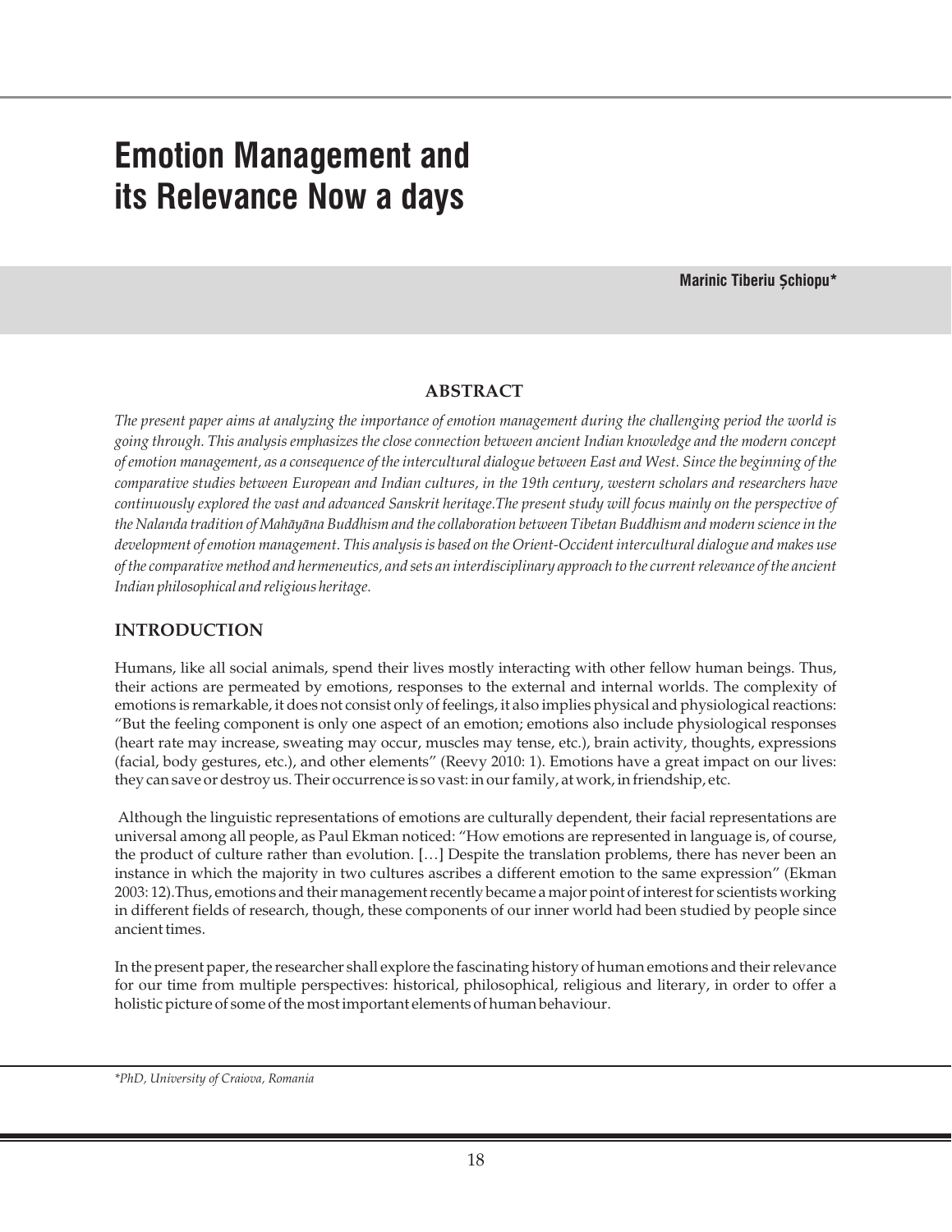## **CONSTRUCTIVE AND DESTRUCTIVE EMOTIONS ACCORDING TO ANCIENT INDIAN THINKERS**

The Ancient Indian philosophers had noticed the paramount importance of emotions in human existence. Through meditative practices (analytical and single-pointed), the ancient masters explored the diversity and the ambivalence of human emotions. They classified emotions into two categories: positive/constructive/healing and negative/destructive.

Among the positive emotions, they have included- tranquillity (śamatha), contentment, happiness, lovingkindness (maitrī) and compassion (karu**ṇ**ā). All these give rise to virtuous actions which, in turn, leads to liberation. The other category, the negative emotions (kleśa), generates non-virtuous actions which lead to rebirth in lower realms:.

"The category of kleśa subsumes under a single rubric habit of emotion, intentionality, and cognition, such as three fundamental unhealthy mindsets: concupiscence, animosity, and delusion (the Dhātukāya's inventory includes five: the cravings of sense desire, craving for nonsensuous pleasure, craving for disembodied bliss, animosity, and doubt). The idea is found outside Buddhism (e.g., in the Yogasūtras) and constitutes a common assumption of religious, moral psychology in India: Unhealthy frames of mind are at the root of suffering; healthy mindsets are at the root of liberation" (Gomez 2004: 682).

The importance of positive emotions for teachers, as well as for every human, was emphasized and highly praised by all the Nalanda masters. Nāgārjuna stated that the constructive emotions combined with wisdom (prajña) should be the main features of a trustable guru/master/teacher:

"If you are taught by those knowing contentment, And having compassion and ethics, As well as wisdom that can drive out of your afflictive emotions, You should realize [what they teach] and respect them" (Nāgārjuna 2007: 24).

The root of all emotions is the mind (citta), it conceives thoughts that generate different types of emotions, either constructive or destructive, and all of them materialize into verbal and physical actions, thus, Śantideva stressed the significance of compassionate speech for Buddhist practitioners and laypeople: "In a soft and gentle voice one should speak sincere, coherent words that have clear meaning and are agreeable, pleasant to the ear and rooted in compassion" (Śantideva 1997: 56).Nāgārjuna, in Letter to a Friend (Suh**ṛ**llekha) advised the cultivation of healing emotions for higher rebirths:

"Constantly and perfectly reflect On love, compassion, joy, impartiality. And should you not attain the higher state, At least you will find bliss in Brahma's world" (Nāgārjuna 2005: 43).

The core practice in Tibetan Buddhism (which is rooted in Mahāyāna Buddhism, Nalanda lineage) is the mantra of Chenrezig or Avalokiteśvara (the Bodhisattva of Compassion): Aum mani padme hum. This mantra describes the procedure to decrease the negative emotions (anger, hatred, greed, envy, etc.) by cultivating compassion (karunā) and wisdom (prajña), the last concept must be based on the realisation of pratītysamutpāda (the dependent origination).

But irrespective of religion, every person can benefit from reflecting and cultivating constructive emotions due to their potential to create and maintain a state of balance in the inner and outer worlds. These ancient Indian teachings are so relevant in our contemporary society, during difficult periods when people are facing a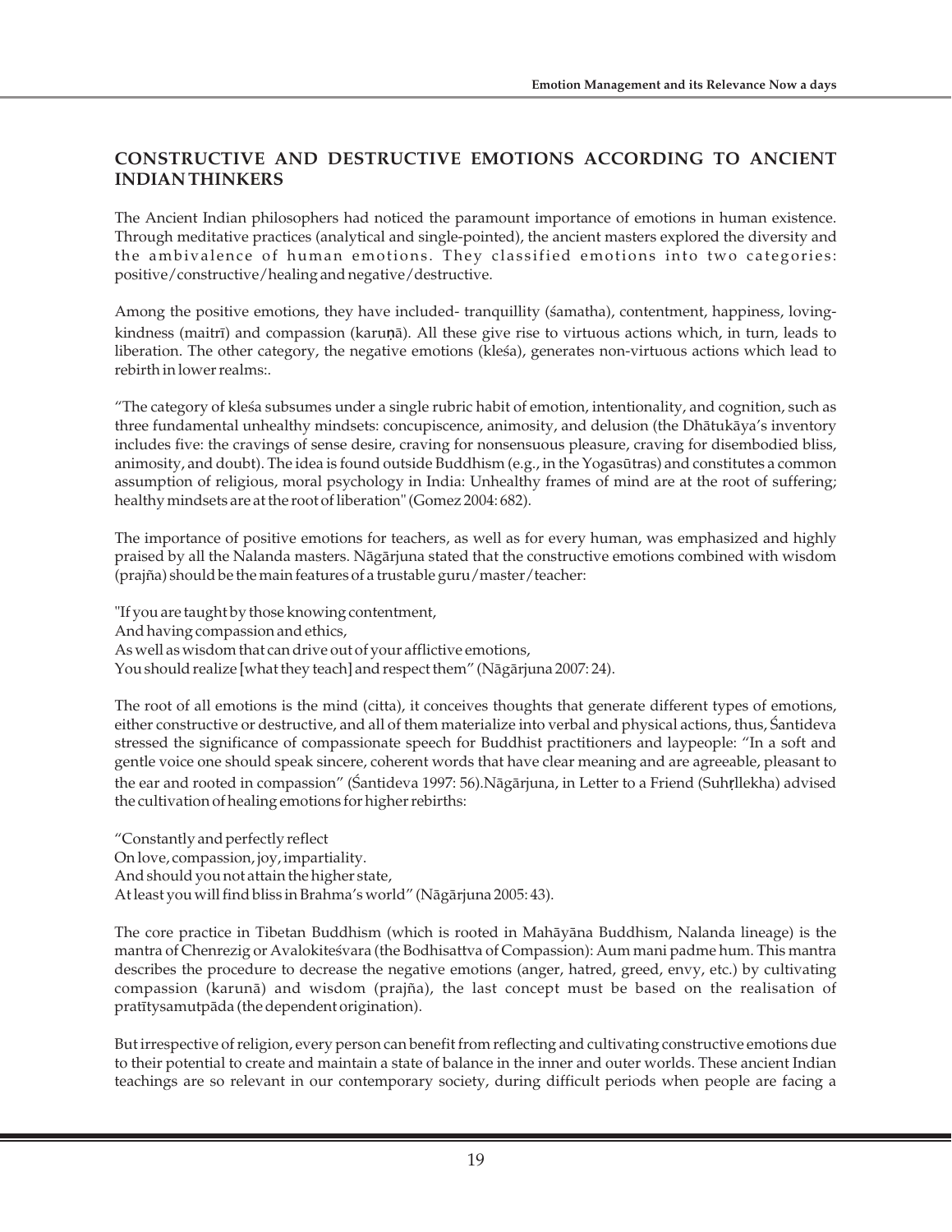diversity of mental disturbances. The way that the Mahāyāna Buddhist masters taught the cultivation of positive emotions over mental afflictions is one of the best examples of emotion management.

#### **TAMING THE MIND FOR A HEALTHY AND HAPPY LIFE**

Taming the mind is a process based on emotion management, or they could be considered equal/synonyms. Multum in parvo this procedure consists of becoming aware of one's own emotions, analyzing them, accepting their existence and cultivating their antagonists (the constructive emotions, if the previous ones were destructive).

Whenever one deals with a difficult situation he or she tends to develop negative emotions such as anger, hatred, fear, sadness or disappointment, and his / her actions will be negative as well. But these negative outputs do not harm only the so-called enemy, they have serious consequences on the individual himself/herself, on both mental and physical levels. Essentially destroying others, one destroys himself or herself because every negative action generates bad consequences for the doer.

Thus, it is crucial to practice mindfulness in order to be always aware of one's state of mind. This is the starting point in the analysis of one's mental processes and if he/she identifies any negative emotions, he or she must take action and develop the opposite emotion. Being aware that everything is impermanent is very helpful in this process because it makes us understand that even our destructive emotions are evanescent, as Dilgo Khyentse Rinpoche explained in The Hundred Verses of Advice of Padampa Sangye:

"The wind blows through the sky and flies across continents without ever settling anywhere. It sweeps through space leaving no trace whatsoever. Let thoughts pass through your mind in the same way, leaving no karmic residue and never altering your realization of innate simplicity" (Khyentse 2004: 67-68).

Negative emotions are a part of our minds. We should observe them, accept their existence and replace them using constructive emotions. This is roughly the process of taming the mind. The previously mentioned mental actions should be implemented using meditation, both analytical and single-pointed. As a consequence, one will enormously benefit at physical and mental levels from this ancient practice or emotion management as it is called nowadays.

#### **MAPPING EMOTIONS: BUDDHISM AND WESTERN SCIENCE**

The Nalanda masters and the Tibetan yogis and lamas dedicated their lives to the study of emotions, trying to transform their own negative feelings and thoughts into positive ones, making use of different types of meditation and tantric practices. The main purpose of the retreats that the contemporary Buddhist practitioners undertake is to deal with their mental processes and purify them, thus, they have to know exactly all the emotions, cultivate the good ones and try to eliminate the bad ones.

Modern western science started paying more and more attention to these aspects of human life and they even mapped the emotions, as His Holiness the Dalai Lama suggested many years ago. Paul Ekman, a friend of the Dalai Lama, created an atlas of human emotions according to the facial expression:

"Each emotion, Paul's research revealed, could be mapped in terms of the movements of underlying muscles – so accurately that the formula for a given emotion could be written in a precise notation. For the first time, scientists could accurately measure a person's emotions, simply by observing the moment-to-moment shifts in their facial muscles" ( Goleman ed. 2003: 124).

From the fruitful dialogue between Buddhism (especially Tibetan Buddhism) and western science, the westerners can benefit by applying emotion management into their daily life. Susan David and Christina